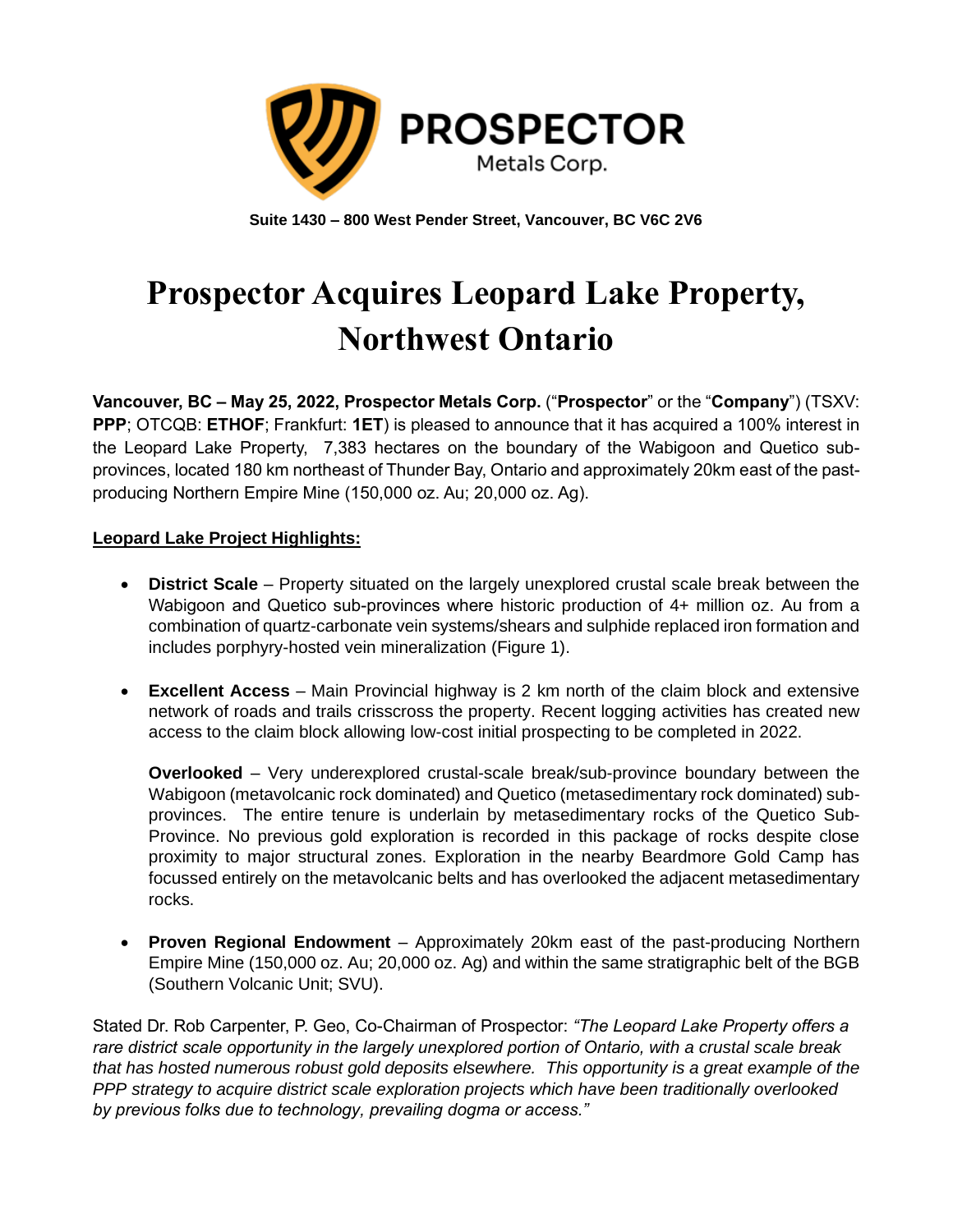

**Figure 1. Leopard Lake Project Location and Geology Map**

## **Leopard Lake Project Overview**

The Leopard Lake project comprises 7,383 ha (73.83 km2) located 180 km northeast of Thunder Bay, Ontario and approximately 20km east of the past-producing Northern Empire Mine (150,000 oz. Au; 20,000 oz. Ag) and represents a rare opportunity to acquire previously unexplored rocks within a wellknown gold district.

The Project covers a crustal-scale break/sub-province boundary between the Wabigoon (metavolcanic rock dominated) and Quetico (metasedimentary rock dominated) sub-provinces. Historical gold mines and current gold exploration camps are located throughout the Beardmore-Geraldton greenstone belt and adjacent Wabigoon sub-province in moderately to steeply dipping ductile to brittle-ductile shear zones in many types of lithologies, with various metamorphic grades, and alteration styles. The shear zones typically strike east west along the boundary of the Beardmore-Geraldton greenstone belt with the Wabigoon sub-province to the north as well as along the boundary with the Quetico sub-province to the south. The Leopard Project covers a underexplored portion of the gold bearing crustal-scale break/sub-province boundary where deformation and structures offer favourable setting for gold mineralization.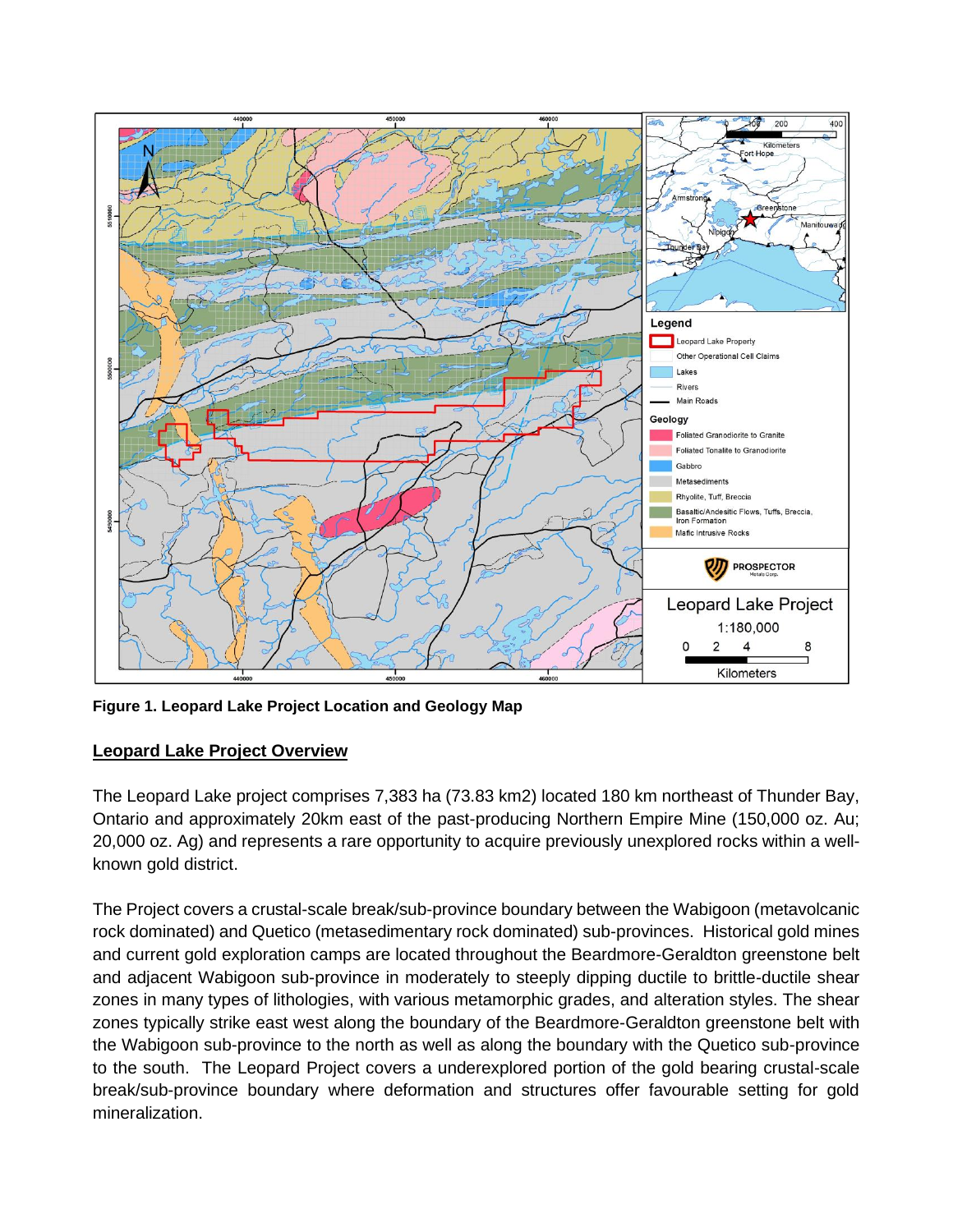## **Planned Work Program**

Following a digital complication and audit of the available historical data for the project, an initial prospecting program will have a strong emphasis on structurally controlled alteration zones. Localized ground physics of select targets would likely follow should targets warrant.

### **Leopard Lake Acquisition Agreement**

Prospector has acquired a 100% interest in the Leopard Lake claim block from the vendors (John Robins, James Paterson, Daniel MacNeil, Alan Wainwright, Jeff Sundar, Ronnie Therriault, Jodie Gibson, and Grant Lockhart) for 1,250,000 shares of Prospector. There are no work commitments or royalties.

## **Qualified Person**

The technical content disclosed in this press release was reviewed and approved by Jo Price, P.Geo., M.Sc., VP Exploration of Prospector, and a Qualified Person as defined under National Instrument NI 43-101 ("NI 43-101").

## **About Prospector Metals Corp.**

Prospector Metals Corp. is a Discovery Group Company with a business model focussed on district scale, early-stage exploration of gold and base metal prospects and create shareholder value through new discoveries. The Company's focus is to identify underexplored or overlooked mineral districts which display important structural and mineralogical similarities with well-endowed mining camps. The majority of the projects acquired by Prospector occur in Ontario, Canada, which is a tier-1 mining jurisdiction with abundant overlooked geological regions with high mineral potential. Prospector engages proactively with local and Indigenous rightsholders and seeks to develop relationships and agreements that are mutually beneficial to all stakeholders.

On behalf of the Board of Directors, **Prospector Metals Corp**.

*Alex Heath, CFA* President & CEO

For further information about Prospector Metals Corp. or this news release, please visit our website at [prospectormetalscorp.com](http://www.ethosgold.com/) or contact Dustin Zinger at 604-653-9464 or by email at [dustinz@prospectormetalscorp.com.](mailto:dustinz@prospectormetalscorp.com)

Prospector Metals Corp. is a proud member of Discovery Group. For more information please visit: [discoverygroup.ca](http://www.discoverygroup.ca/)